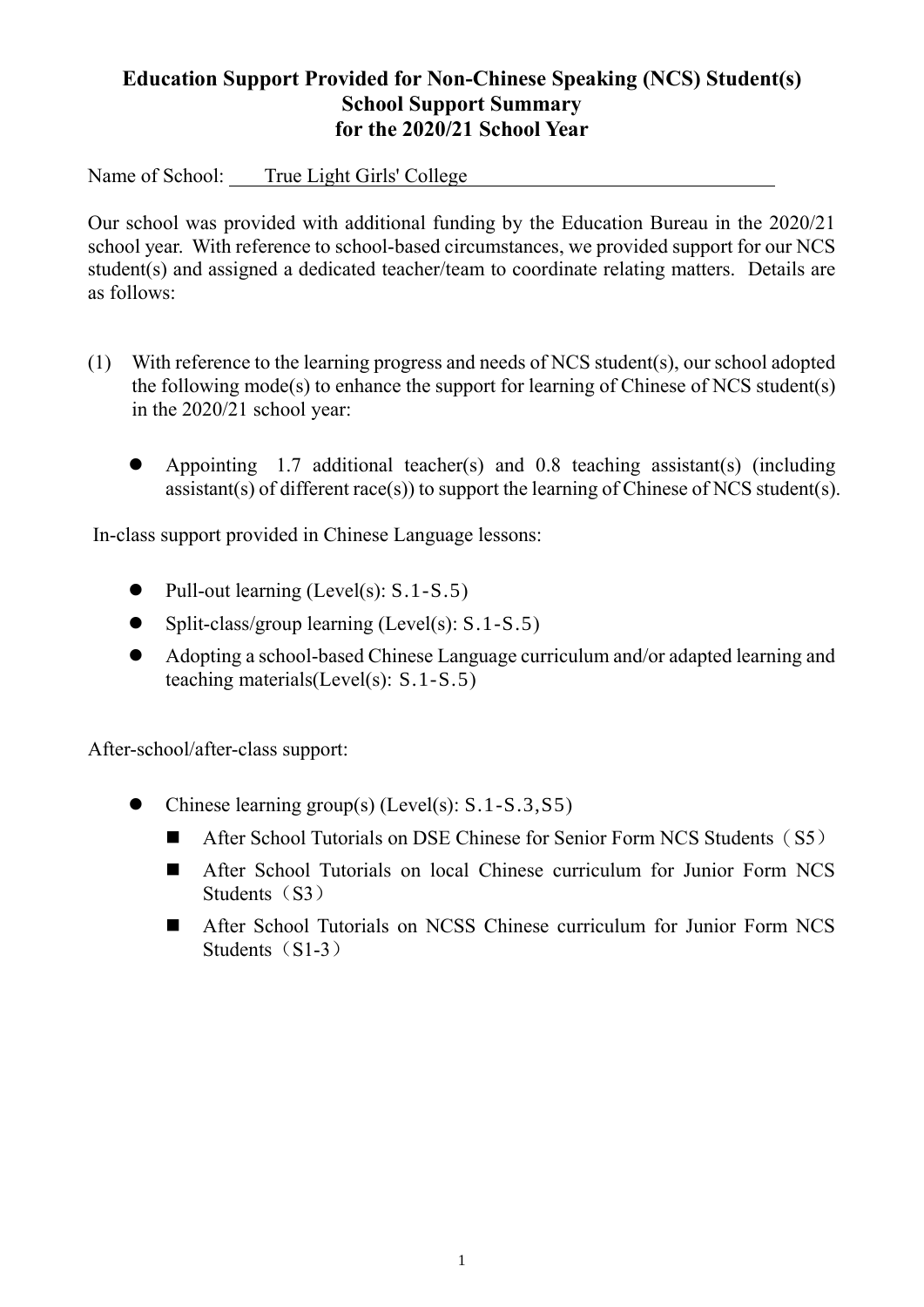- (2) Our school's measures for creating an inclusive learning environment included:
	- Translating major school circulars/important matters on school webpage
		- Organising activities which promote cultural integration:
			- Organise various festive activities to enrich NCSS understanding of Chinese culture
			- **Organise cultural activities such as chess classes to let NCSS experience** different aspects of Chinese culture
			- Give out cultural books about Chinese culture and history to NCSS, so their understanding of Chinese culture and history can be enriched through selflearning
- (3) Our school's measures for promoting home-school cooperation with parents of NCS student(s) included:
	- Appointing assistant(s) who can speak English and/or other language(s) facilitating the communication with parents of NCS student(s)
	- Discussing the learning progress (including learning of Chinese) of NCS student(s) with their parents on a regular basis
	- Providing parents of NCS student(s) with information on school choices/further studies/career pursuits for their children

For further enquiries about the education support our school provides for NCS student(s), please contact Mr. Wong Kai Chi at 23851491 .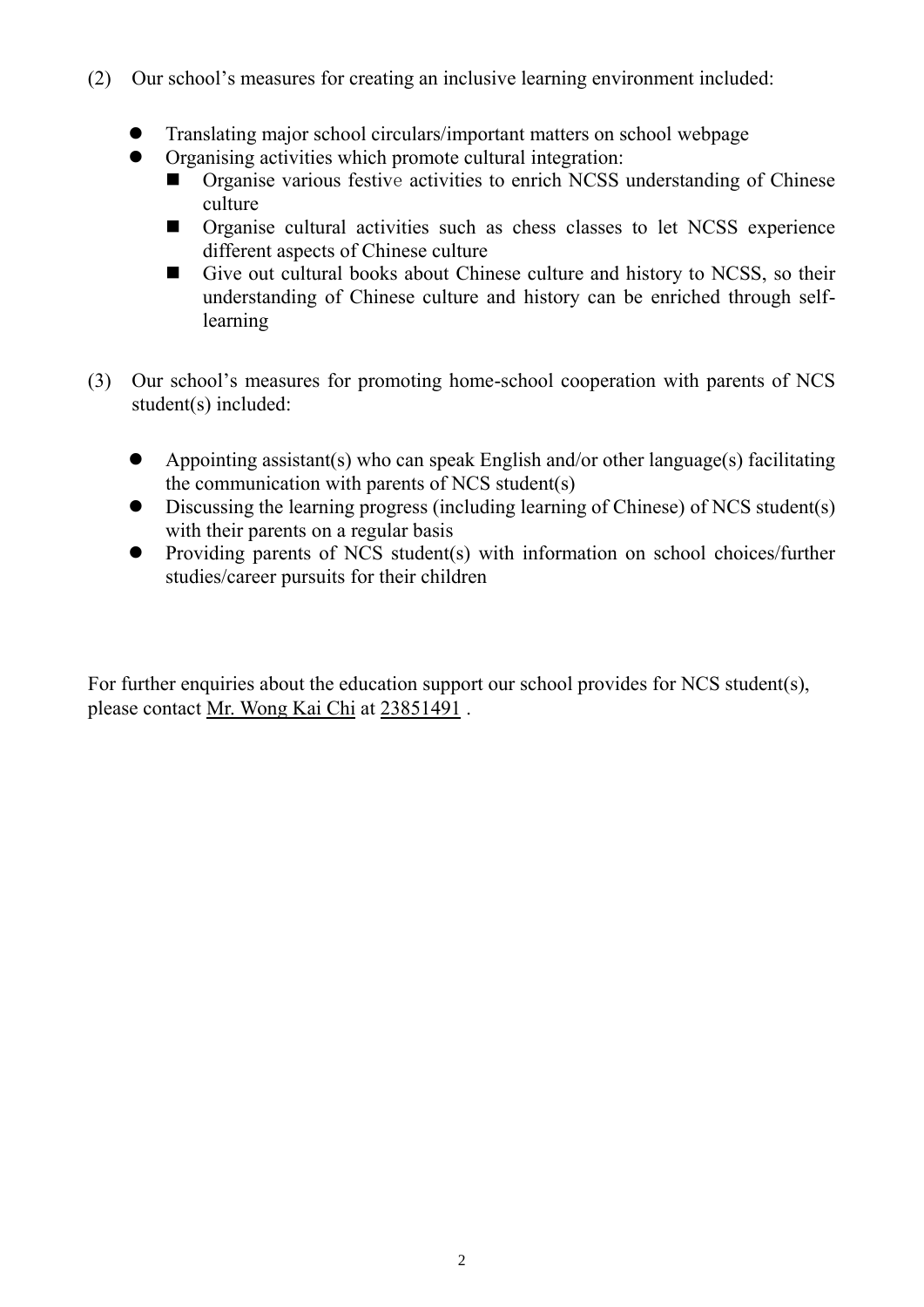## **2020/21** 學年 為非華語學生提供的教育支援 學校支援摘要

## 學校名稱: \_\_\_\_真光女書院

本校在 2020/21 學年獲教育局提供額外撥款,並配合校本情況,為該學年 錄取的非華語學生提供支援。有關支援由專責教師/小組統籌。詳情如 下︰

- (一) 本校按非華語學生的學習進度和需要,在 2020/21 學年採用以下方 式加強支援他們的中文學習:
	- 聘請 1.7 名額外教師及 0.8 名教學助理(包括不同種族的助理), 以支援非華語學生學習中文

中文科課堂上提供的支援:

- 抽離學習(年級:中一至中五)
- 分組/小組學習(年級:中一至中五)
- 採用校本中國語文課程及/或經調適的學與教材料(年級:中一至 中五)

課後提供的支援:

- 中文學習小組(年級:中一至中三,中五)
	- 高中非華語學生課後文憑試中文補習班(中五)
	- 初中非華語學生課後中文補習班 (本地課程) (中三)
	- 初中非華語學生課後中文補習班 (非華語學生中文課程) (中一至中 三)